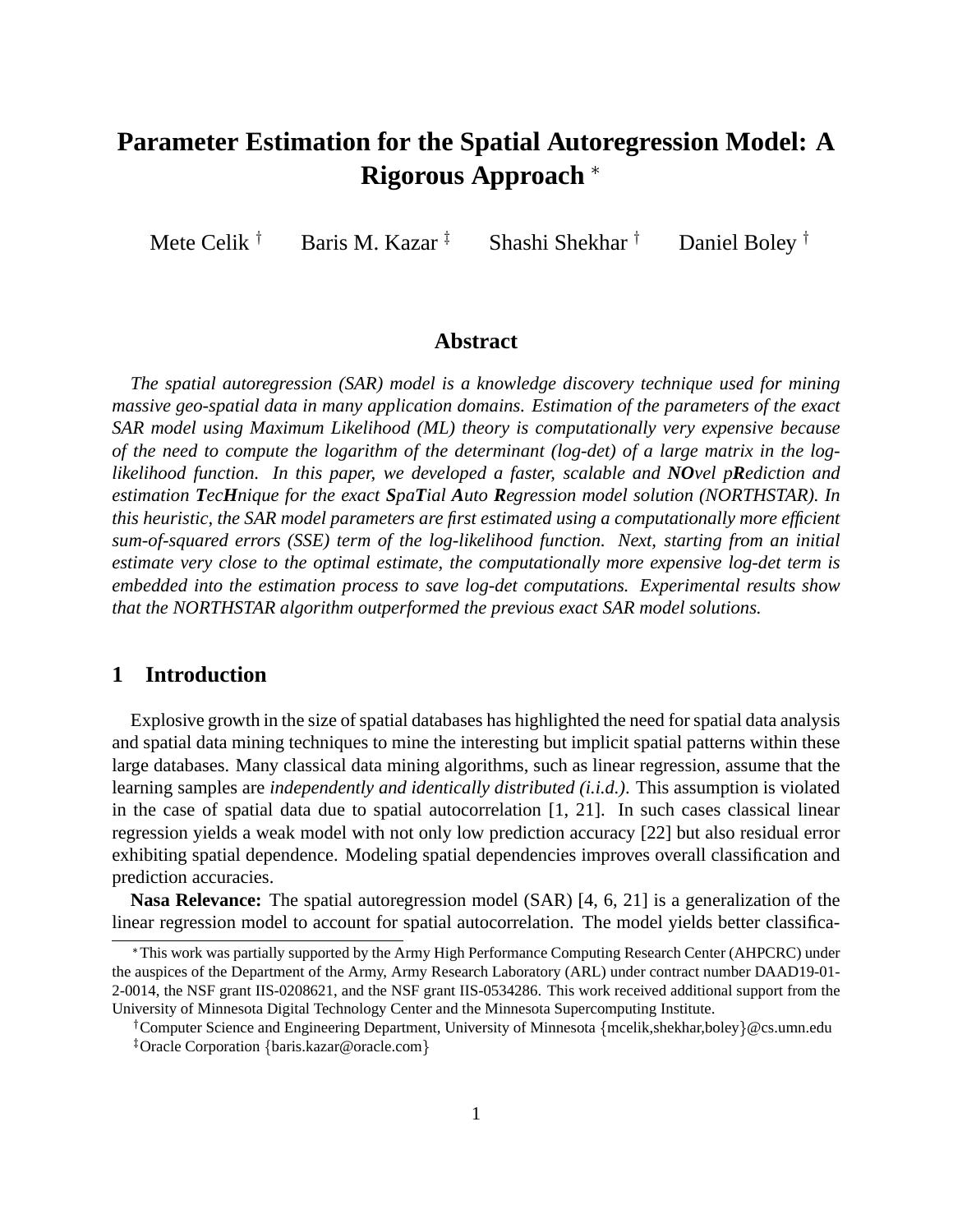tion and prediction accuracy [3, 22] for many spatial datasets exhibiting strong spatial autocorrelation. NASA's Earth Observing System (EOS) generates one terabyte of data every day with satellites observing the earth's surface. Spatial data mining techniques, such as SAR, can provide a tool to analyze these datasets to extract information on land use, land cover, and parameters, such as temperature, pressure, precipitation, etc.

**Challenge:** However, it is computationally expensive to estimate the parameters of SAR. For example, it can take an hour of computation for a spatial dataset with 10,000 observation points on a single IBM Regatta processor using a 1.3GHz pSeries 690 Power4 architecture with 3.2 GB memory [7, 8]. This has limited the use of SAR to small problems, despite its promise to improve classification and prediction accuracy for larger spatial datasets.

**Related Work:** There are two families of SAR model solutions, one based on ML Theory [12, 14, 20, 13, 18, 15, 23, 19, 16, 17] and the second based on Bayesian Statistics [11, 2, 10, 22]. ML Theory-based SAR model solutions can be classified into exact and approximate solutions, based on how they compute the log-det and least-squares (SSE) term of the SAR solution procedure. This study covers only ML based exact SAR model solutions. Previous approaches first compute the log-det term of the SAR model to estimate the SAR parameters which is computationally complex and then compute SSE term of the SAR solution. So, the previous approaches are not scalable to the large problem sizes. In this paper we developed a faster, scalable and **NO**vel p**R**ediction and estimation **T**ec**H**nique for the exact **S**pa**T**ial **A**uto **R**egression model solution (NORTHSTAR). In the NORTHSTAR heuristic, SAR model parameters first estimated using much less computationally complex SSE term of the log-likelihood function. A second computationally more complex step is required only if the parameters obtained in the first step are not accurate enough; in this case, the log-det term is embedded into the estimation process.

**Contributions:** A faster, scalable and **NO**vel p**R**ediction and estimation **T**ec**H**nique for the exact **S**pa**T**ial **A**uto **R**egression model solution (NORTHSTAR) was developed. Second, we experimentally showed that the proposed algorithm outperforms the eigen-value approaches (EV) and straight log-det approach (SLD).

#### **2 Problem Statement and Background on SAR Model**

#### **2.1 Problem Statement**

Given a spatial framework  $S$  for the underlying spatial graph  $G$ , a collection of attribute functions  $f_{x_k}$  over S, a dependent function  $f_x$ , a family F of learning model functions, and the neighborhood relationship R, build the SAR model and find its parameters by minimizing the concentrated log-likelihood (objective) function. Constraints are, geographic space  $S$  is a multidimensional Euclidean Space, the values of the explanatory variables <sup>x</sup> and the dependent function (observed variable) <sup>y</sup> may not be independent with respect to those of nearby spatial sites, i.e., spatial autocorrelation exists, the domain of explanatory and dependent variables are real numbers, SAR parameter  $\rho$  varies in the range [0, 1), and the neighborhood matrix W exhibits sparsity.

#### **2.2 Background on SAR Model**

The SAR model [4, 1], also known in the literature as spatial lag model or mixed regressive model, is an extension of the linear regression model and is given in equation (1).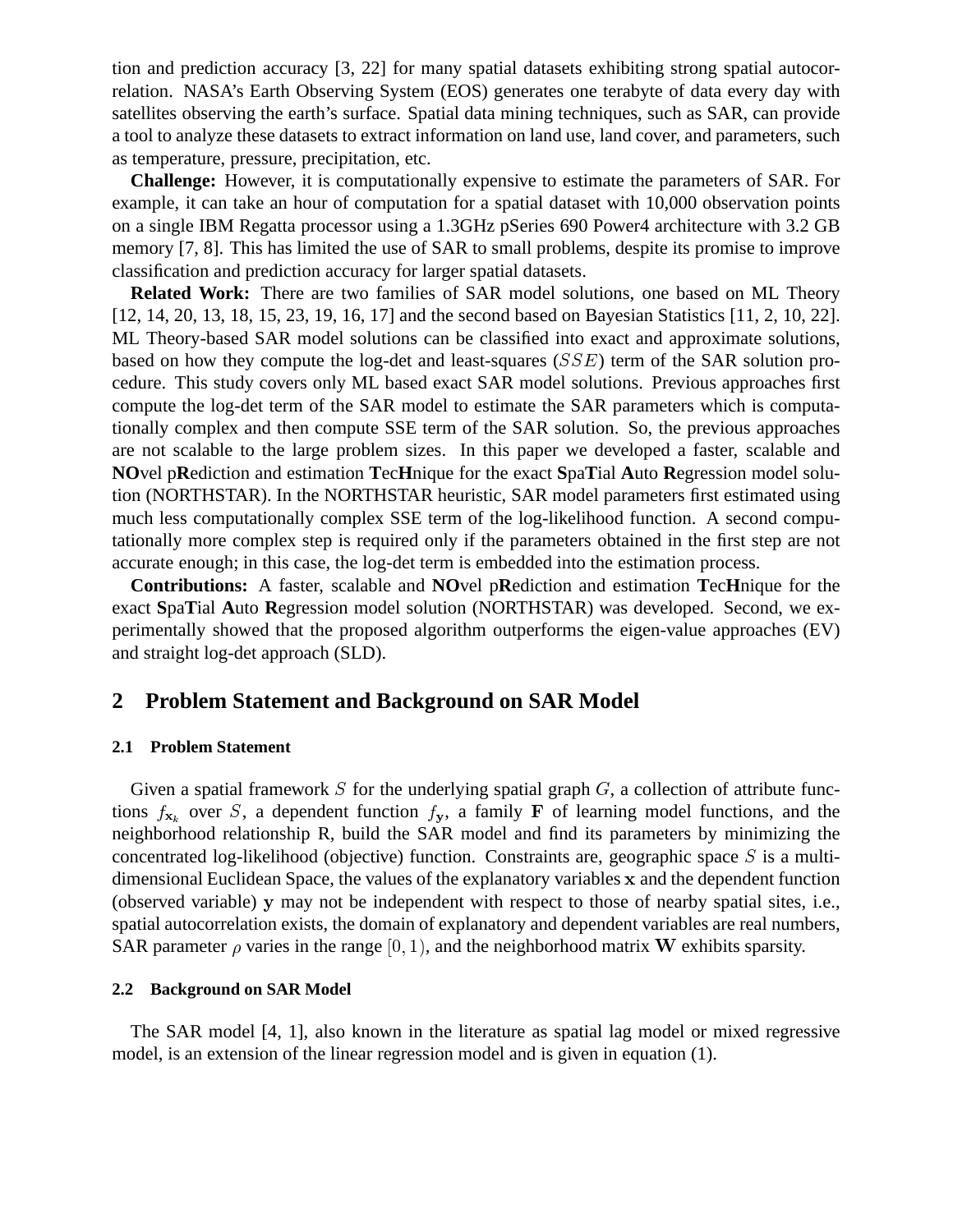$$
y = \rho W y + x\beta + \epsilon \tag{1}
$$

Here  $\rho$  is the spatial autocorrelation parameter, y is an *n*-by-1 vector of observations on the dependent variable, x is an  $n$ -by-k matrix of observations on the explanatory variable, W is the  $n$ -by- $n$  neighborhood matrix that accounts for the spatial relationships (dependencies) among the spatial data,  $\beta$  is a k-by-1 vector of regression coefficients, and  $\epsilon$  is an n-by-1 vector of unobservable error. The *spatial autocorrelation* term  $\rho Wy$  is added to the linear regression model in order to model the strength of the spatial dependencies among the elements of the dependent variable, <sup>y</sup>. One can use Moran's I index [5] in order to see whether there is significant spatial dependency in the given dataset.

The neighborhood matrices used by the SAR model are the neighborhood relationships on onedimensional regular and irregular grid spaces with two neighbors and two-dimensional regular or irregular grid space with "s" neighbors, where "s" is four, eight, sixteen, twenty-four and so on neighbors [5, 9]. The rows of the neighborhood matrix  $W$  sum to 1, which means that  $W$  is rowstandardized. A non-zero entry in the  $j<sup>th</sup>$  column of the  $i<sup>th</sup>$  row indicates that the  $j<sup>th</sup>$  observation will be used to adjust the prediction of the  $i<sup>th</sup>$  row where i is not equal to j.

## **3 Experimental Evaluation**

Due to the limited space, the details of the NORTHSTAR algorithms are introduced in the appendix section. We compared the proposed algorithm, NORTHSTAR, with the exact EV and SLD approaches using a real dataset. The dataset is a spring Landsat 7 scene, taken May 31, 2000, satellite remote sensing data which is belong to Carlton County, Minnesota. The region is predominantly forested, composed mostly of upland hardwoods, and low-land conifers. This scene was clipped to the Carlton county boundaries, which resulted in an image of size 1343 lines by 2043 pixels and 6-bands. Out of this we took a subset image of 1200 by 1800 to eliminate boundary zero-valued pixels. This translates to a W matrix of size 2.1 million x 2.1 million (2.1M x 2.1M) points. The observed variable <sup>x</sup> is a matrix of size 2.1M by 6. We chose nine thematic classes for the classification.

| Problem Size $(n)$    | Time               |                  |                  |
|-----------------------|--------------------|------------------|------------------|
|                       | <b>Exact EV</b>    | <b>Exact SLD</b> | <b>NORTHSTAR</b> |
| 400x400 (160,000)     | Intractable        | 32 minutes       | 24 minutes       |
| 1000x1000 (1,000,000) | Intractable        | 72 hours         | 45 hours         |
| Problem Size $(n)$    | Memory (MB)        |                  |                  |
|                       | <b>Exact EV</b>    | <b>Exact SLD</b> | <b>NORTHSTAR</b> |
| 50x50 (2,500)         | 50                 |                  |                  |
| 100x100 (10,000)      | 2400               | 4.5              | 4.5              |
| 400x400 (160,000)     | $\sim 6.14 * 10^5$ | 70               | 70               |
| 1000x1000 (1,000,000) | $\sim 8 * 10^6$    | 450              | 450              |

**Table 1. The execution time and the memory usage**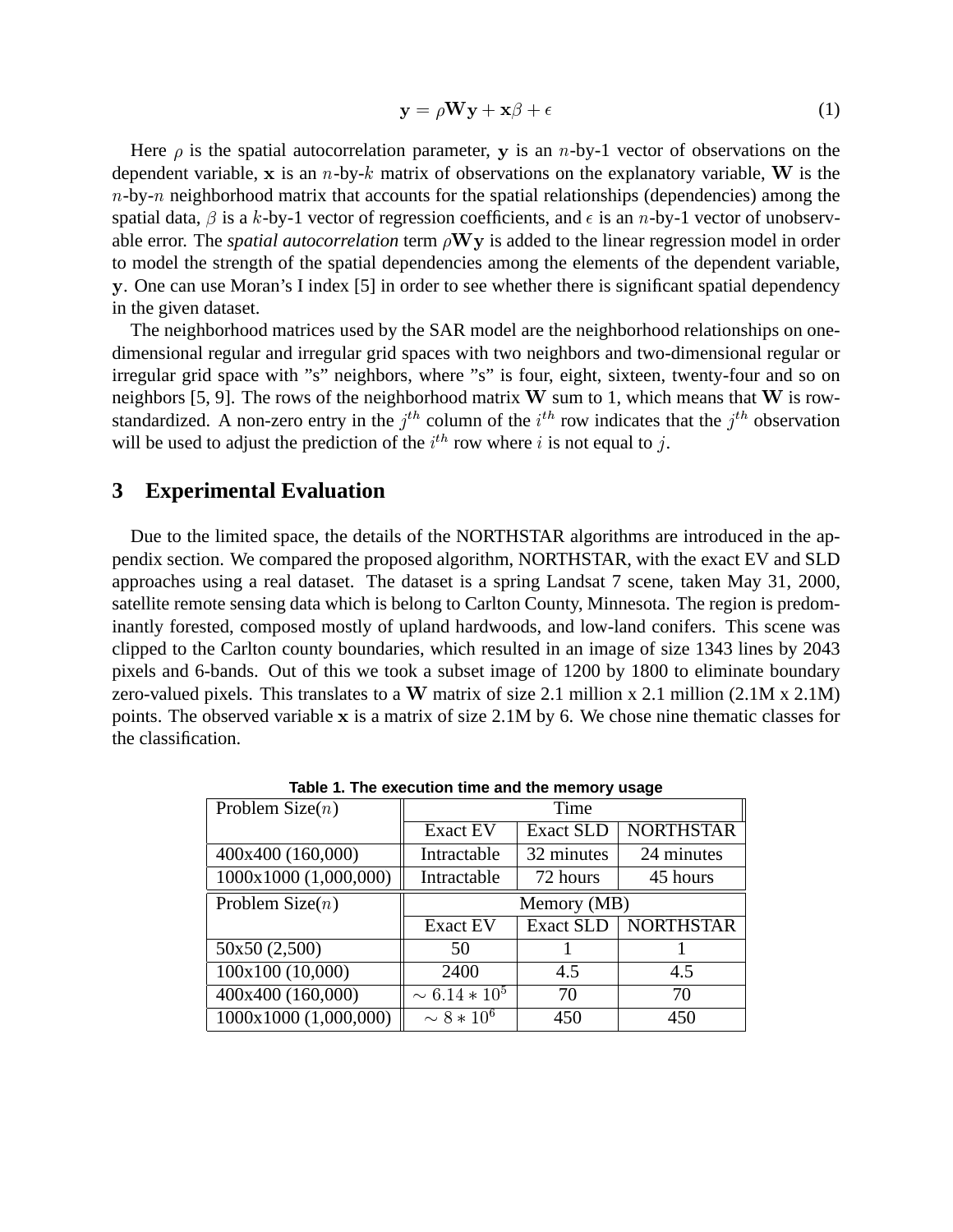

Figure 1. The savings from log-det computation rho (  $\rho$ )  $4.7293*10^{-1}$ .

We, first, tested the scalability (computation time) and memory usage of the algorithms on an IBM Regatta 1.3GHz Power4 processor. The computation (CPU) time of the NORTHSTAR outperforms the other algorithms (Table 1). The memory usage is very low due to the sparse representation of the neighborhood matrix <sup>W</sup> as a sparse matrix. However, this is not possible for the EV approach since it has to use the dense representation of the matrix. As can be seen, NORTHSTAR is the most scalable algorithm among the exact SAR model solutions.

We compared NORTHSTAR and SLD algorithms to see the savings from the log-det computations for various precision of  $\rho$  parameter (e.g.  $\rho=4.7293*10^{-1}$ .) Since step (ii) of NORTHSTAR starts with an initial  $\rho$  search space of  $(0, \rho_{init-est})$  where  $\rho_{init-est}$  is the estimate of  $\rho$  from the first step of NORTHSTAR, the algorithm saves from the log-det computations (Figure 1). Experiments showed that when the precision decreased savings from log-det computation increases.

## **4 Accomplishments and Future Work**

We developed a ML based exact SAR model solution. In this algorithm, the SAR model parameter is first estimated using a computationally more efficient *SSE* term of the log-likelihood function. Next, starting from an initial estimate very close to the optimal estimate, the computationally more expensive log-det term is embedded into the estimation process to save log-det computations. Experiments show that the NORTHSTAR algorithm outperformed the previous exact SAR model solutions.

In the future, we plan to investigate to put bounds to the  $\rho$  parameter, to use optimization algorithms other than GSS to reach the large problem sizes, to use different neighborhood structures to evaluate the proposed algorithm, and to test the behavior of the NORTHSTAR for different problem sizes and varying  $\rho$  parameters.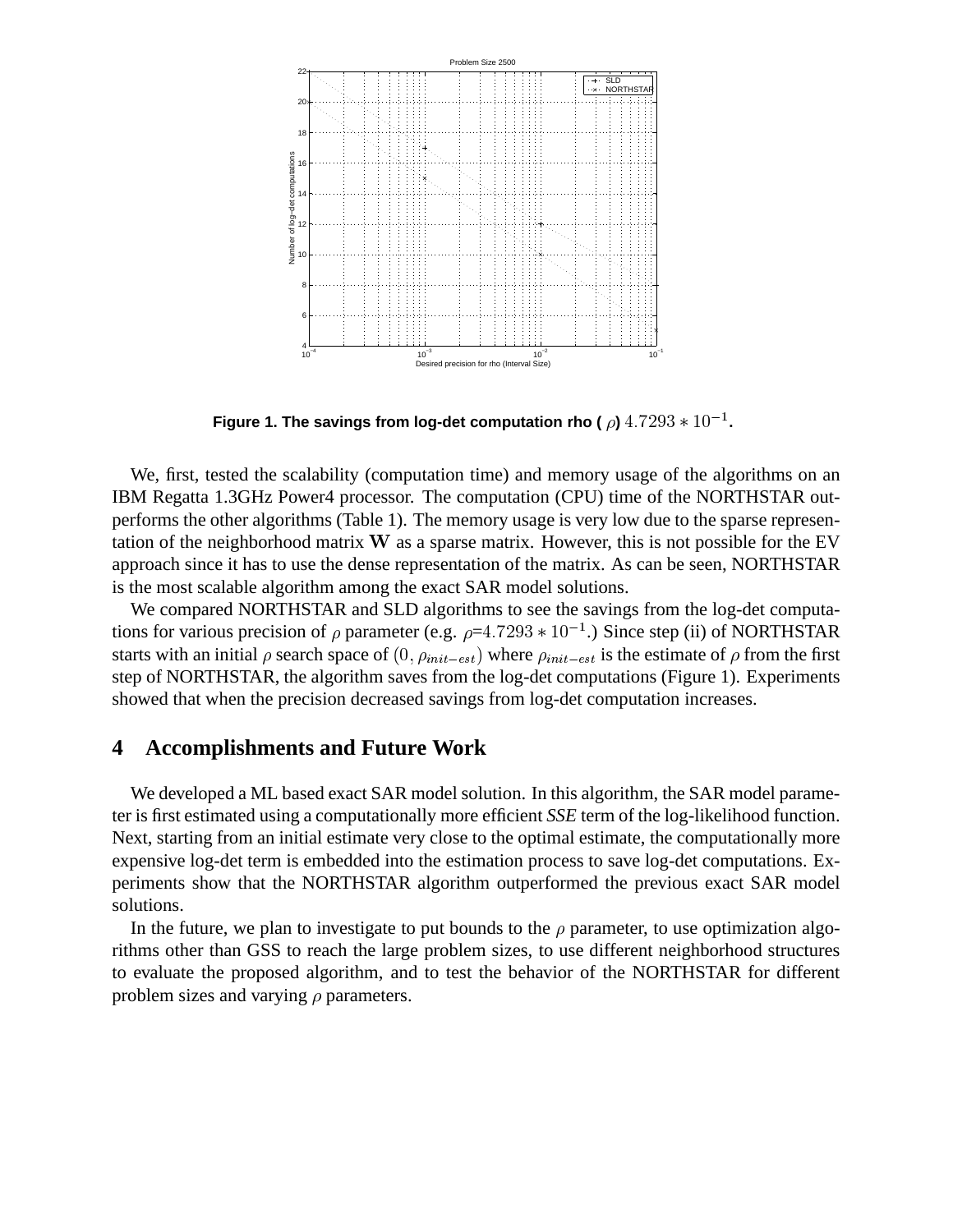## **References**

- [1] L. Anselin. *Spatial Econometrics: Methods and Models*. Kluwer Academic Publishers, Dorddrecht, 1988.
- [2] R. Barry and R. Pace. Monte carlo estimates of the log-determinant of large sparse matrices. *Linear Algebra and its Applications*, 289:41–54, 1999.
- [3] S. Chawla, S. Shekhar, W. Wu, and U. Ozesmi. Modeling spatial dependencies for mining geospatial data. *1st SIAM International Conference on Data Mining*, 2001.
- [4] N. Cressie. *Statistics for Spatial Data*. Wiley, New York, 1993.
- [5] D. Griffith. *Advanced Spatial Statistics*. Kluwer Academic Publishers, 1998.
- [6] B. Kazar, S. Shekhar, and D. Lilja. Parallel formulation of spatial auto-regression. *AHPCRC Technical Report No: 2003-125*, 2003.
- [7] B. Kazar, S. Shekhar, D. Lilja, and D. Boley. A parallel formulation of the spatial autoregression model for mining large geo-spatial datasets. *SIAM International Conf. on Data Mining Workshop on High Performance and Distributed Mining (HPDM2004)*, April 2004.
- [8] B. Kazar, S. Shekhar, D. Lilja, D. Boley, D. Shires, J. Rogers, and M. Celik. A parallel forumulation of the spatial autoregression model. *II International Conference and Exhibition on Geographic Information*, 2005.
- [9] B. Kazar, S. Shekhar, D. Lilja, R. Vatsavai, and R. Pace. Comparing exact and approximate spatial auto-regression model solutions for spatial data analysis. *Third International Conference on Geographic Information Science (GIScience2004)*, October 2004.
- [10] J. LeSage. Solving large-scale spatial autoregressive models. *Second Workshop on Mining Scientific Datasets*, 2000.
- [11] J. LeSage and R. Pace. Using matrix exponentials to explore spatial structure in regression relationships (bayesian mess). *http://www.spatial-statistics.com*, 2000.
- [12] B. Li. Implementing spatial statistics on parallel computers. *Practical Handbook of Spatial Statistics, CRC Press*, pages 107–148, 1996.
- [13] R. Martin. Approximations to the determinant term in gaussian maximum likelihood estimation of some spatial models. *Statistical Theory Models*, 22(1):189–205, 1993.
- [14] R. Pace and J. LeSage. Closed-form maximum likelihood estimates for spatial problems (mess). *http://www.spatial-statistics.com*, 2000.
- [15] R. Pace and J. LeSage. Semiparametric maximum likelihood estimates of spatial dependence. *Geographical Analysis*, 34(1):76–90, 2002.
- [16] R. Pace and J. LeSage. Simple bounds for difficult spatial likelihood problems. *http://www.spatial-statistics.com*, 2003.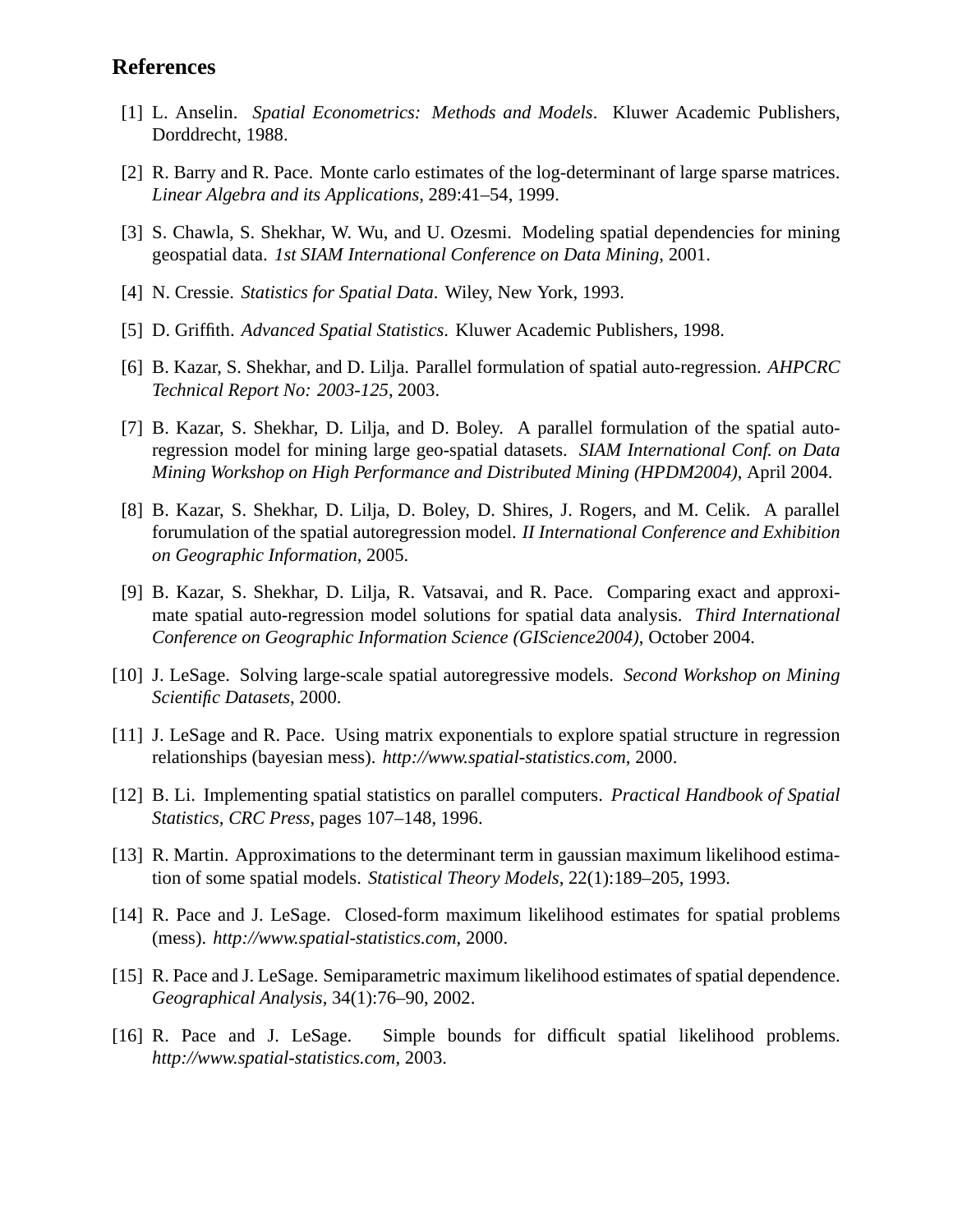- [17] R. Pace and J. LeSage. Spatial auto-regressive local estimation (sale). *Spatial Statistics and Spatial Econometrics, ed. by Art Getis*, 2003.
- [18] R. Pace and J. LeSage. Chebyshev approximation of log-determinant of spatial weight matrices. *Computational Statistics and Data Analysis*, 2004.
- [19] R. Pace and J. LeSage. Closed-form maximum likelihood estimates of spatial auto-regressive models: the double bounded likelihood estimator (dble). *Geographical Analysis*, Forthcoming.
- [20] R. Pace and D. Zou. Closed-form maximum likelihood estimates of nearest neighbor spatial dependence. *Geographical Analysis*, 32(2), 2000.
- [21] S. Shekhar and S. Chawla. *Spatial Databases: A Tour*. Prentice Hall, 2003.
- [22] S. Shekhar, P. Schrater, R. Raju, and W. Wu. Spatial contextual classification and prediction models for mining geospatial data. *IEEE Transactions on Multimedia*, 4(2):174–188, 2002.
- [23] O. Smirnov and L. Anselin. Fast maximum likelihood estimation of very large spatial autoregressive models: A characteristic polynomial approach. *Computational Statistics and Data Analysis*, 35(3):301–319, 2001.

# **5 Appendix**

#### **5.1 NORTHSTAR Algorithm**

The log-likelihood function of ML based SAR model solution basically contains two terms, such as, log-det term and SSE term (Equation 2).

$$
\min_{|\rho|<1} \frac{-2}{n} \underbrace{\ln |\mathbf{I} - \rho \mathbf{W}|}_{\log-\det} + \underbrace{\ln ((\mathbf{I} - \rho \mathbf{W}) \mathbf{y})^T (\mathbf{I} - \mathbf{x} (\mathbf{x}^T \mathbf{x})^{-1} \mathbf{x}^T)^T (\mathbf{I} - \mathbf{x} (\mathbf{x}^T \mathbf{x})^{-1} \mathbf{x}^T) ((\mathbf{I} - \rho \mathbf{W}) \mathbf{y})}{\mathit{SSE}} \tag{2}
$$

In contrast to the previous studies, in the NORTHSTAR algorithm, the SAR model parameters are first estimated using a computationally more efficient *SSE* term of the corresponding loglikelihood function of SAR model. Next, starting from an initial estimate very close to the optimal estimate, the computationally more expensive log-det term is embedded into the estimation process to save log-det computations. NORTHSTAR algorithm limits range of the SAR parameter  $\rho$ with the initial estimate of the  $\rho$  parameter using SSE term. Since the range of the  $\rho$  limited, the number of the log-det computations also decreases.

The pseudocode of NORTHSTAR algorithm is given in Figure 2, where GSS stands for golden section search. Instead of the GSS, which is not sensitive to the derivative of the optimized function, a derivative-sensitive search algorithm can be used for faster convergence to the optimal SAR parameter  $\rho$  but we need to compute inverse of the large matrix  $(I - \rho W)$  which is as costly as log-det computation in Step (ii). Since the likelihood function is uni-modular, the GSS always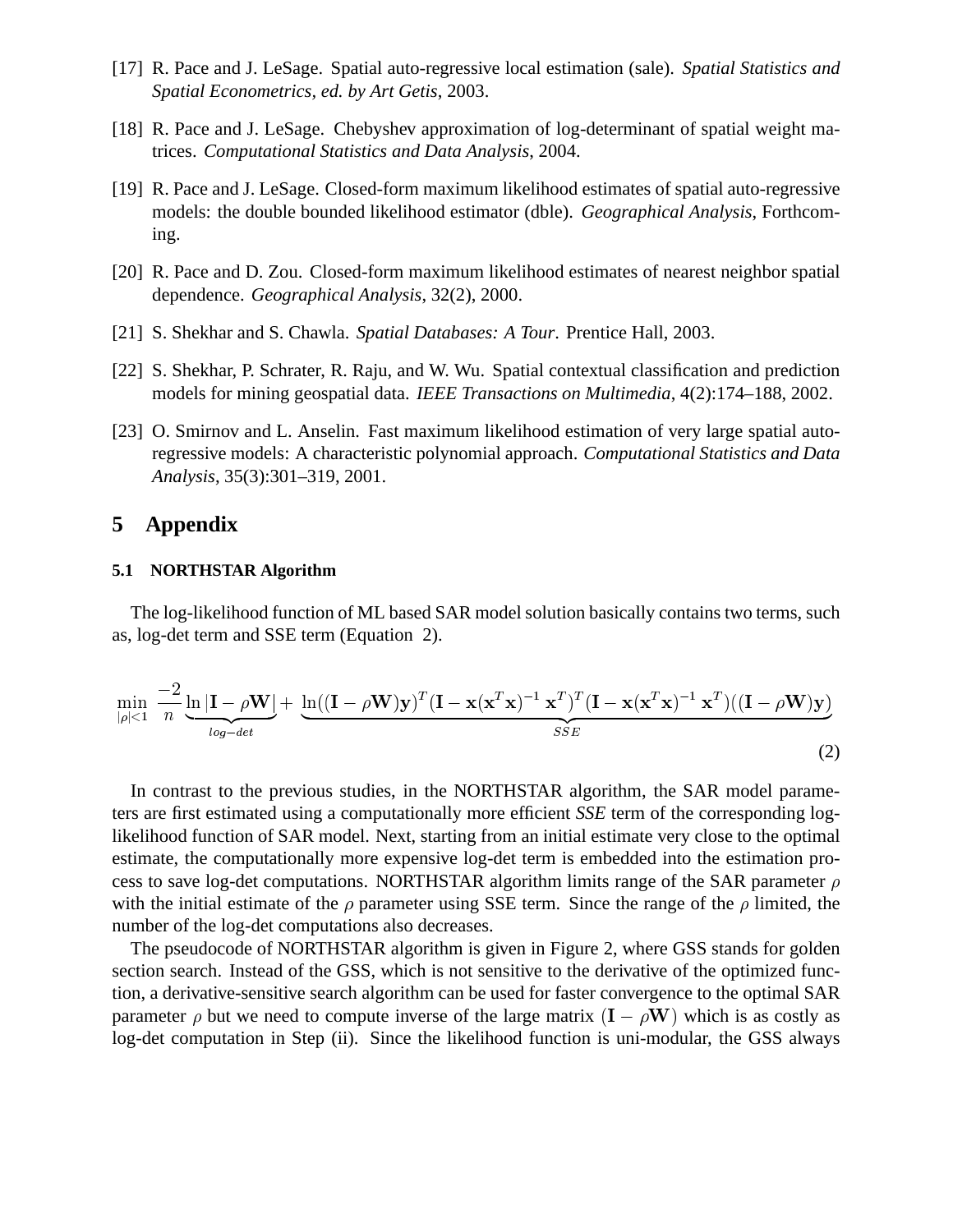Input:  $(\rho_{start}, tol, \mathbf{W})$ Output:  $(\rho_{opt}, \beta_{opt}, \sigma_{opt}^2)$ **Steps:** 1. Step (i)  $\{$ 2.  $\rho_{init-est} = GSS(range = [0, 1])$ 3.  $start = {\rho_{start}}$ 4.  $f_{loglike} = SSE$ ) } 5. Step (ii)  $\{$ 6.  $\rho_{opt} = \text{GSS}(range = [0, \rho_{init-est}])$ 7.  $start = \{\rho_{init-est}\}\$ 8.  $f_{loglike} = \frac{-2}{n} \cdot \ln |\mathbf{I} - \hat{\rho} \mathbf{W}| + SSE$ 9. Compute  $(\beta_{opt}, \sigma_{opt}^2)$  } 10. return  $(\rho_{opt}, \beta_{opt}, \sigma_{opt}^2)$ 

#### **Figure 2. The NORTHSTAR algorithm.**

finds the global minimum of the log-likelihood function. Thus, we have an optimal parameter estimation for the ML-based SAR model solutions. We plotted the log-likelihood function in order to see its extrema for the problem size of 2500 in Figure 3. We can also check the magnitudes of the components of the log-likelihood function, namely the log-det term and the *SSE* term, which will lead to our NORTHSTAR heuristic.

Figure 2 explicitly reveals, first, that the log-likelihood function is uni-modular and, second, that the log-det term in equation 2 is *very small* with respect to the *SSE* term. Table 2 shows the magnitudes of the log-det and *SSE* ter ms at the optimal  $\rho$  value where log-likelihood function is minimum for different neighborhood structures. The cost of the NORTHSTAR algorithm is dominated by the sparse LU factorization operation, which is  $(j - m)(2nb_u b_l) + 9n^2 + 2j - 3$ . The parameters  $b_u$  and  $b_l$  correspond to the upper bandwidth and lower bandwidth of the neighborhood matrix W respectively. The parameter  $(j - m)$  is the number of log-det computations for NORTHSTAR algorithm.

| Table 2. The magnitudes of the log-det and SSE terms at the optimal $\rho$ value where the log- |  |  |
|-------------------------------------------------------------------------------------------------|--|--|
| likelihood function is minimum                                                                  |  |  |

| Problem Size $(n)$ | Neighborhood | $\rho_{opt}$ | abs(Log-Likelihood) | $abs(log-det)$ | abs $(SSE)$ |
|--------------------|--------------|--------------|---------------------|----------------|-------------|
| 2500               | 4-N          | 0.467        | 15.185              | 15.125         | 0.061       |
| 2500               | 8-N          | 0.430        | 15.267              | 15.238         | 0.028       |

The total computational complexity (the operation counts) of our NORTHSTAR heuristic is listed in Figure 4 and it should be noted that  $j \ll n$ . The parameter j in Figure 4 is around 8 due to the fact that the estimated  $\rho$  from step (i) of NORTHSTAR is in the  $\pm 0.1$  range of the optimal  $\rho$ value. The variable  $m$  is the number of savings from log-det computations (i.e., 3 on average). EV computation based SAR model solution cannot go beyond problem size of  $10K$  due to memory